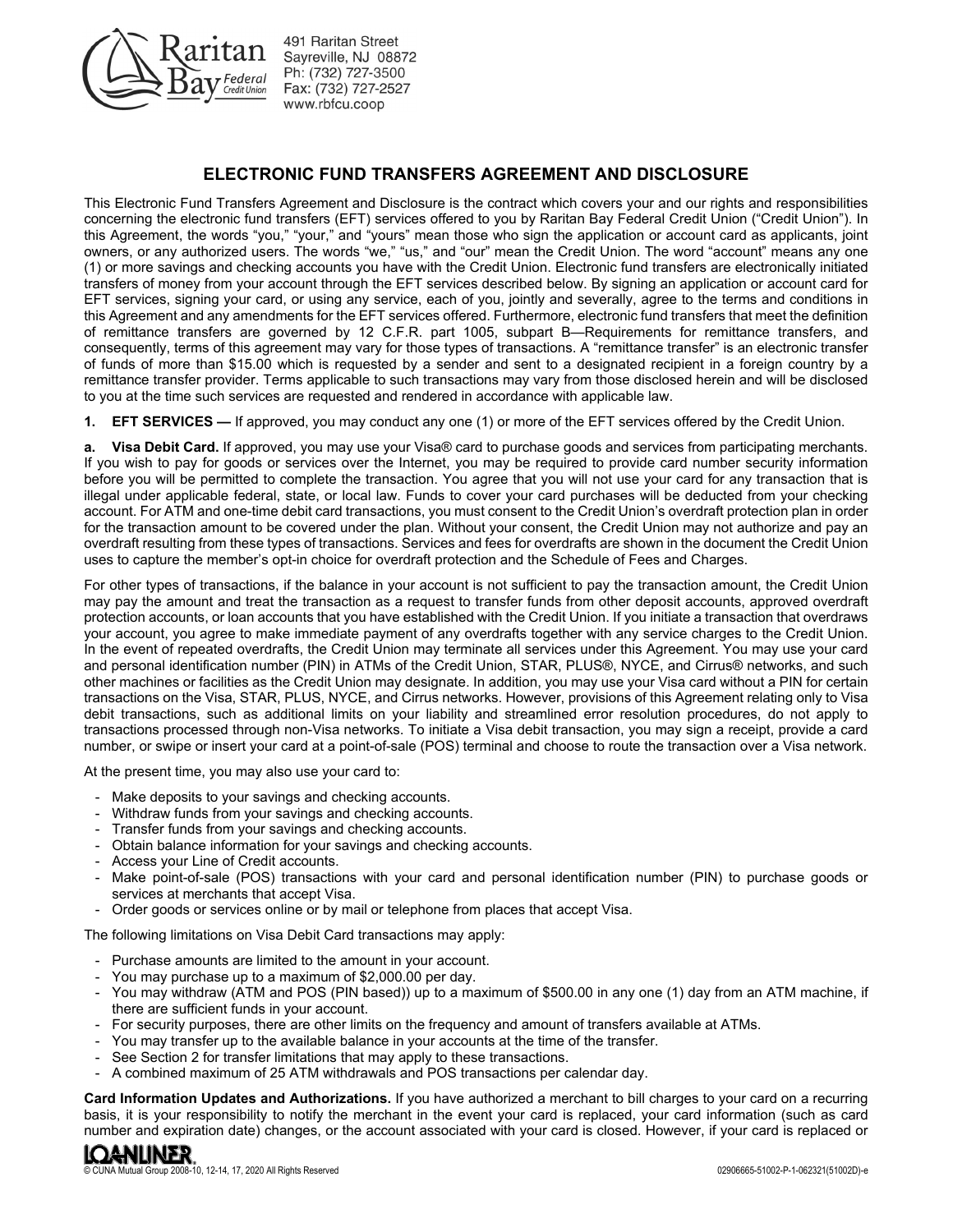card information changes, you authorize us, without obligation on our part, to provide the updated card information to the merchant in order to permit the merchant to bill recurring charges to the card. You authorize us to apply such recurring charges to the card until you notify us that you have revoked authorization for the charges to your card.

Your card is automatically enrolled in an information updating service. Through this service, your updated card information (such as card number and expiration date) may be shared with participating merchants to facilitate continued recurring charges. Updates are not guaranteed before your next payment to a merchant is due. You are responsible for making direct payment until recurring charges resume. To revoke your authorization allowing us to provide updated card information to a merchant, please contact us.

**b. Teller-phone.** If we approve Teller-phone for your accounts, a separate personal identification number (PIN) will be assigned to you. You must use your personal identification number (PIN) along with your account number to access your accounts. At the present time, you may use Teller-phone to:

- Withdraw funds from your savings, checking, and via corporate check accounts.
- Transfer funds from your savings and checking accounts.
- Obtain balance information for your savings, checking, loan, IRA, money market, club, and certificate accounts.
- Make loan payments from your savings and checking accounts.
- Access your Checking Line of Credit account.
- Determine if a particular item has cleared.
- Obtain tax information on amounts earned on savings and checking accounts or interest paid on loan accounts.
- Verify the last date and amount of your payroll deposit.
- Verify the last five (5) checking and/or savings transactions.
- Verify the last five (5) ATM and/or POS transactions.
- Verify last five (5) ACH deposits and/or withdrawals.

Your accounts can be accessed under Teller-phone via a touch-tone telephone only. Teller-phone service will be available for your convenience 24 hours per day. This service may be interrupted for a short time each day for data processing.

The following limitations on Teller-phone transactions may apply:

- There is no limit to the number of inquiries, transfers, or withdrawal requests you may make in any one (1) day.
- See Section 2 for transfer limitations that may apply to these transactions.

The Credit Union reserves the right to refuse any transaction which would draw upon insufficient funds, exceed a credit limit, lower an account below a required balance, or otherwise require us to increase our required reserve on the account. All checks are payable to you as a primary member and will be mailed to your address of record. The Credit Union may set other limits on the amount of any transaction, and you will be notified of those limits. The Credit Union may refuse to honor any transaction for which you do not have sufficient available verified funds. The service will discontinue if no transaction is entered after numerous unsuccessful attempts to enter a transaction and there may be limits on the duration of each telephone call.

### **c. Preauthorized EFTs.**

- **Direct Deposit.** Upon instruction of (i) your employer, (ii) the Treasury Department or (iii) other financial institutions, the Credit Union will accept direct deposits of your paycheck or federal recurring payments, such as Social Security, to your savings and/or checking account.
- **Preauthorized Debits.** Upon instruction, we will pay certain recurring transactions from your savings and checking account.
- See Section 2 for transfer limitations that may apply to these transactions.
- **Stop Payment Rights.** If you have arranged in advance to make electronic fund transfers out of your account(s) for money you owe others, you may stop payment on preauthorized transfers from your account. You must notify us orally or in writing at any time up to three (3) business days before the scheduled date of the transfer. We may require written confirmation of the stop payment order to be made within 14 days of any oral notification. If we do not receive the written confirmation, the oral stop payment order shall cease to be binding 14 days after it has been made. A stop payment request may apply to a single transfer, multiple transfers, or all future transfers as directed by you, and will remain in effect unless you withdraw your request or all transfers subject to the request have been returned.
- Notice of Varying Amounts. If these regular payments may vary in amount, the person you are going to pay is required to tell you, ten (10) days before each payment, when it will be made and how much it will be. You may choose instead to get this notice only when the payment would differ by more than a certain amount from the previous payment or when the amount would fall outside certain limits that you set.
- **Liability for Failure to Stop Payment of Preauthorized Transfers.** If you order us to stop payment of a preauthorized transfer three (3) business days or more before the transfer is scheduled and we do not do so, we will be liable for your losses or damages.

**d. Electronic Check Conversion/Electronic Returned Check Fees.** If you pay for purchases or bills with a check or draft, you may authorize your check or draft to be converted to an electronic fund transfer. You may also authorize merchants or other payees to electronically debit your account for returned check fees. You are considered to have authorized these electronic fund transfers if you complete the transaction after being told (orally or by a notice posted or sent to you) that the transfer may be processed electronically or if you sign a written authorization.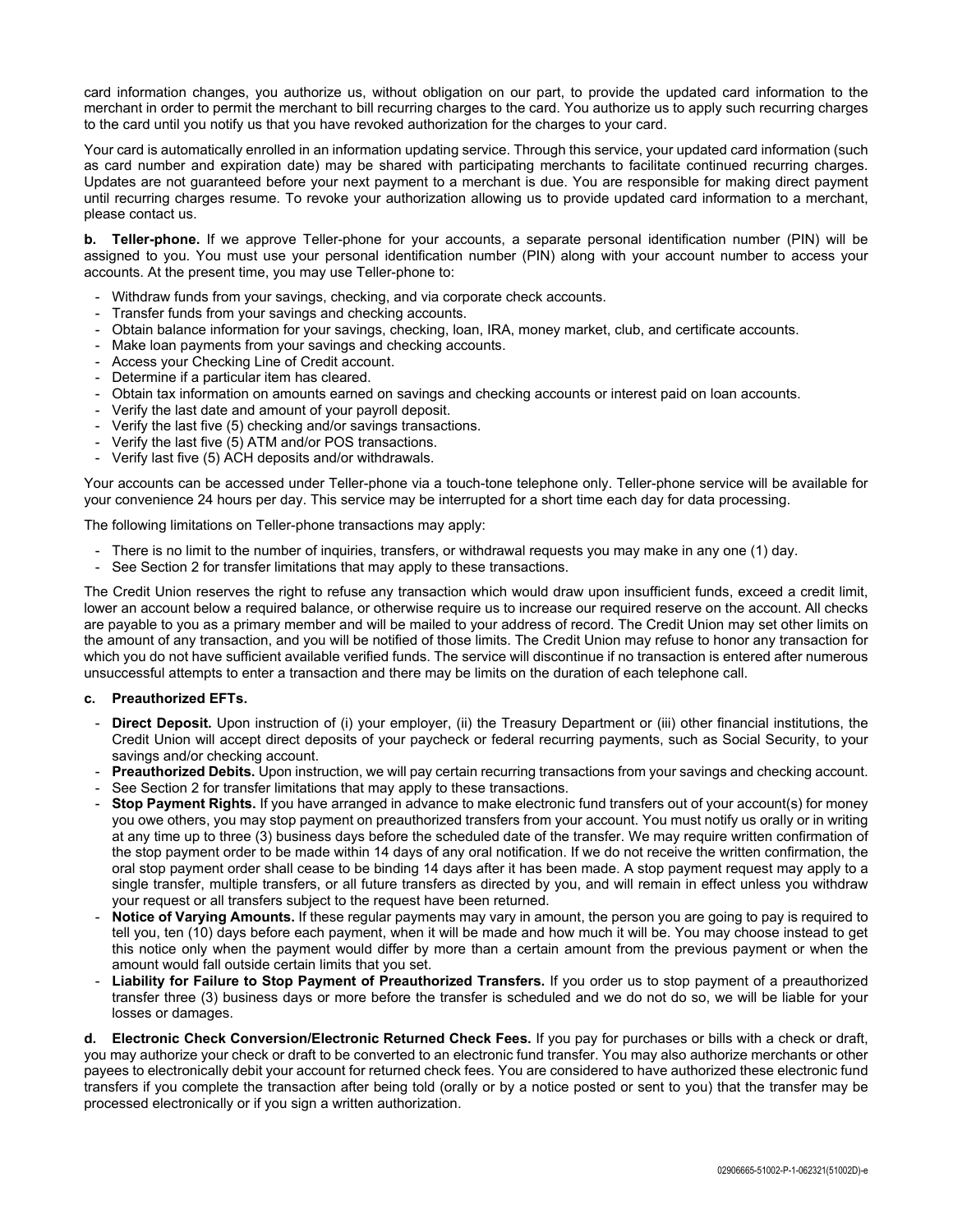**e. Home Banking.** If Home Banking is activated for your account(s), you will be required to use secure login information to access the account(s). At the present time, you may use Home Banking to:

- Transfer funds from your savings and checking accounts.
- Obtain balance information for your savings, checking, loan, IRA, money market, club, and certificate accounts.
- Make loan payments from your savings and checking accounts.
- Make bill payments to preauthorized creditors.
- Verify which checks have cleared.

Your accounts can be accessed under Home Banking via personal computer. Home Banking will be available for your convenience 24 hours per day. This service may be interrupted for a short time each day for data processing. We reserve the right to refuse any transaction which would draw upon insufficient funds, exceed a credit limit, lower an account below a required balance, or otherwise require us to increase our required reserve on the account. We may set other limits on the amount of any transaction, and you will be notified of those limits. We may refuse to honor any transaction for which you do not have sufficient available verified funds. The service will discontinue if no transaction is entered after numerous unsuccessful attempts to enter a transaction and there may be limits on the duration of each access.

The following limitations on Home Banking transactions may apply:

- There is no limit to the number of inquiries, transfers, or withdrawal requests you may make in any one (1) day.
- See Section 2 for transfer limitations that may apply to these transactions.

**f. Touch Banking.** If Touch Banking is activated for your account(s), you will be required to use secure login information to access the account(s). At the present time, you may use Touch Banking to:

- Transfer funds from your share and share draft accounts.
- Obtain balance information for your share, share draft, loan, money market, club, and certificate accounts.
- Make loan and Visa payments from your share and share draft accounts.
- Determine if a particular item has cleared.
- Verify the last date and amount of your payroll deposit.
- Make bill payments to preauthorized creditors.
- Make deposits using Remote Deposit Capture, see separate Terms and Conditions for more details.

Your accounts can be accessed under Touch Banking via mobile device or other approved access device(s). Touch Banking will be available for your convenience 24 hours per day. This service may be interrupted for a short time each day for data processing. We reserve the right to refuse any transaction which would draw upon insufficient funds, exceed a credit limit, lower an account below a required balance, or otherwise require us to increase our required reserve on the account. All checks are payable to you as a primary member and will be mailed to your address of record. We may set other limits on the amount of any transaction, and you will be notified of those limits. We may refuse to honor any transaction for which you do not have sufficient available verified funds. The service will discontinue if no transaction is entered after numerous unsuccessful attempts to enter a transaction and there may be limits on the duration of each access.

The following limitations on Touch Banking transactions may apply:

- There is no limit to the number of inquiries, transfers, or withdrawal requests you may make in any one (1) day.
- See Section 2 for transfer limitations that may apply to these transactions.

**g. Bill Payer (Bill Payments).** We will process bill payment transfer requests only to those creditors the Credit Union has designated in the User Instructions and such creditors as you authorize and for whom the Credit Union has the proper vendor code number. We will not process any bill payment transfer if the required transaction information is incomplete.

We will withdraw the designated funds from your checking account for bill payment transfer by the designated cutoff time on the date you schedule for payment. We will process your bill payment transfer within a designated number of days before the date you schedule for payment. You must allow sufficient time for vendors to process your payment after they receive a transfer from us. Please leave as much time as though you were sending your payment by mail. We cannot guarantee the time that any payment will be credited to your account by the vendor.

The following limitations on Bill Payer (Bill Payments) transactions may apply:

- There is no limit on the number of bill payments per day.
- Maximum amount that may be scheduled is \$9,999.99 per payment.
- **2. TRANSFER LIMITATIONS —** For all money market accounts, you may make no more than six (6) transfers and withdrawals from your account to another account of yours or to a third party in any month by means of a preauthorized, automatic, or Internet transfer, by telephonic order or instruction, or by check, draft, debit card or similar order. If you exceed these limitations, your account may be subject to a fee or be closed.

### **3. CONDITIONS OF EFT SERVICES —**

**a. Ownership of Cards.** Any card or other device which we supply to you is our property and must be returned to us, or to any person whom we authorize to act as our agent, or to any person who is authorized to honor the card, immediately according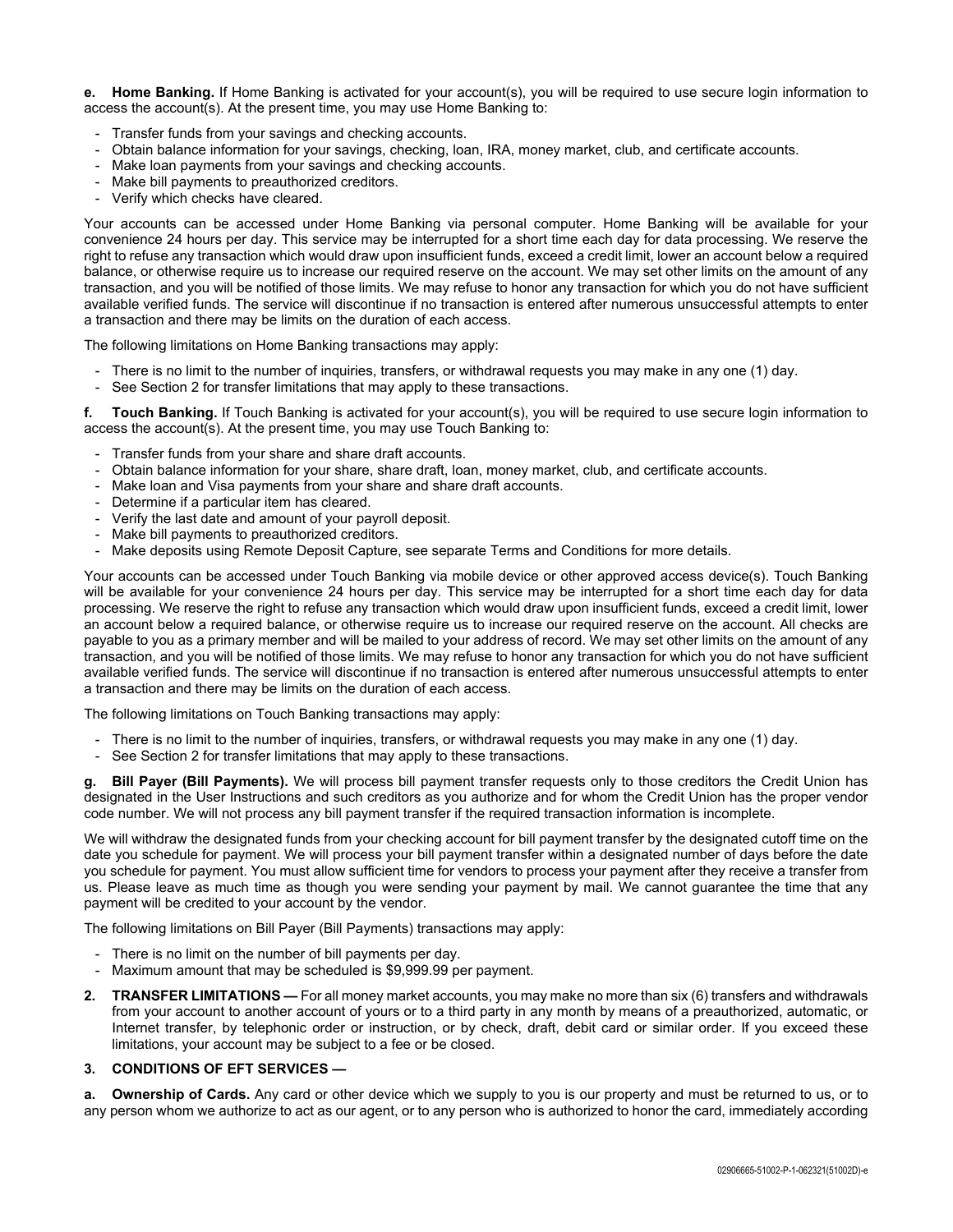to instructions. The card may be repossessed at any time at our sole discretion without demand or notice. You cannot transfer your card or account to another person.

**b. Honoring the Card.** Neither we nor merchants authorized to honor the card will be responsible for the failure or refusal to honor the card or any other device we supply to you. If a merchant agrees to give you a refund or adjustment, you agree to accept a credit to your account in lieu of a cash refund.

#### **c. Foreign Transactions.**

**Visa.** Purchases and cash withdrawals made in foreign currencies will be debited from your account in U.S. dollars. The exchange rate between the transaction currency and the billing currency used for processing international transactions is a rate selected by Visa from a range of rates available in wholesale currency markets for the applicable transaction date, which rate may vary from the rate Visa itself receives, or the rate mandated by the government or governing body in effect for the applicable transaction date. The exchange rate used on the transaction date may differ from the rate that would have been used on the processing date or cardholder statement posting date.

A fee of 1.00% of the amount of the transaction, calculated in U.S. dollars, will be imposed on all foreign transactions, including purchases, cash withdrawals and credits to your account. A foreign transaction is any transaction that you complete or a merchant completes on your card outside of the United States, with the exception of U.S. military bases, U.S. territories, U.S. embassies or U.S. consulates. Transactions completed by merchants outside of the United States are considered foreign transactions, regardless of whether you are located inside or outside the United States at the time of the transaction.

**d. Security of Access Code.** You may use one (1) or more access codes with your electronic fund transfers. The access codes issued to you are for your security purposes. Any access codes issued to you are confidential and should not be disclosed to third parties or recorded on or with the card. You are responsible for safekeeping your access codes. You agree not to disclose or otherwise make your access codes available to anyone not authorized to sign on your accounts. If you authorize anyone to use your access codes, that authority shall continue until you specifically revoke such authority by notifying the Credit Union. You understand that any joint owner you authorize to use an access code may withdraw or transfer funds from any of your accounts. If you fail to maintain the security of these access codes and the Credit Union suffers a loss, we may terminate your EFT services immediately.

**Joint Accounts.** If any of your accounts accessed under this Agreement are joint accounts, all joint owners, including any authorized users, shall be bound by this Agreement and, alone and together, shall be responsible for all EFT transactions to or from any savings and checking or loan accounts as provided in this Agreement. Each joint account owner, without the consent of any other account owner, may, and is hereby authorized by every other joint account owner, make any transaction permitted under this Agreement. Each joint account owner is authorized to act for the other account owners, and the Credit Union may accept orders and instructions regarding any EFT transaction on any account from any joint account owner.

**4. FEES AND CHARGES —** We assess certain fees and charges for EFT services. For a current listing of all applicable fees and charges, see our current Schedule of Fees and Charges that was provided to you at the time you applied for or requested these EFT services. From time to time, the fees and charges may be changed, and we will notify you as required by applicable law.

Additionally, if you use an ATM not operated by us, you may be charged a fee(s) by the ATM operator and by any international, national, regional, or local network used in processing the transaction (and you may be charged a fee for a balance inquiry even if you do not complete a funds transfer). The ATM fee(s), or surcharge(s), will be debited from your account if you elect to complete the transaction and/or continue with the balance inquiry.

You understand and agree that we and/or the ATM operator may charge you multiple fees for multiple transactions during the same ATM session (for example, fees for both a balance inquiry and a cash withdrawal).

**5. MEMBER LIABILITY —** You are responsible for all transactions you authorize using your EFT services under this Agreement. If you permit someone else to use an EFT service, your card or your access code, you are responsible for any transactions they authorize or conduct on any of your accounts.

TELL US AT ONCE if you believe your card or access code has been lost or stolen, if you believe someone has used your card or access code or otherwise accessed your accounts without your authority, or if you believe that an electronic fund transfer has been made without your permission using information from your check. Telephoning is the best way of keeping your possible losses down. You could lose all the money in your account (plus your maximum overdraft line-of-credit). If a transaction was made with your card or card number without your permission and was a Visa transaction, you will have no liability for the transaction, unless you were fraudulent or negligent in the handling of your account or card.

For all other EFT transactions involving your card or access code, including if you were negligent in the handling of your account or card, your liability for an unauthorized transaction is determined as follows. If you tell us within two (2) business days after you learn of the loss or theft of your card or access code, you can lose no more than \$50.00 if someone used your card or access code without your permission. If you do NOT tell us within two (2) business days after you learn of the loss or theft of your card or access code and we can prove we could have stopped someone from using your card or access code without your permission if you had told us, you could lose as much as \$500.00.

Also, if your statement shows transfers that you did not make including those made by card, access code or other means, TELL US AT ONCE. If you do not tell us within 60 days after the statement was mailed to you, you may not get back any money lost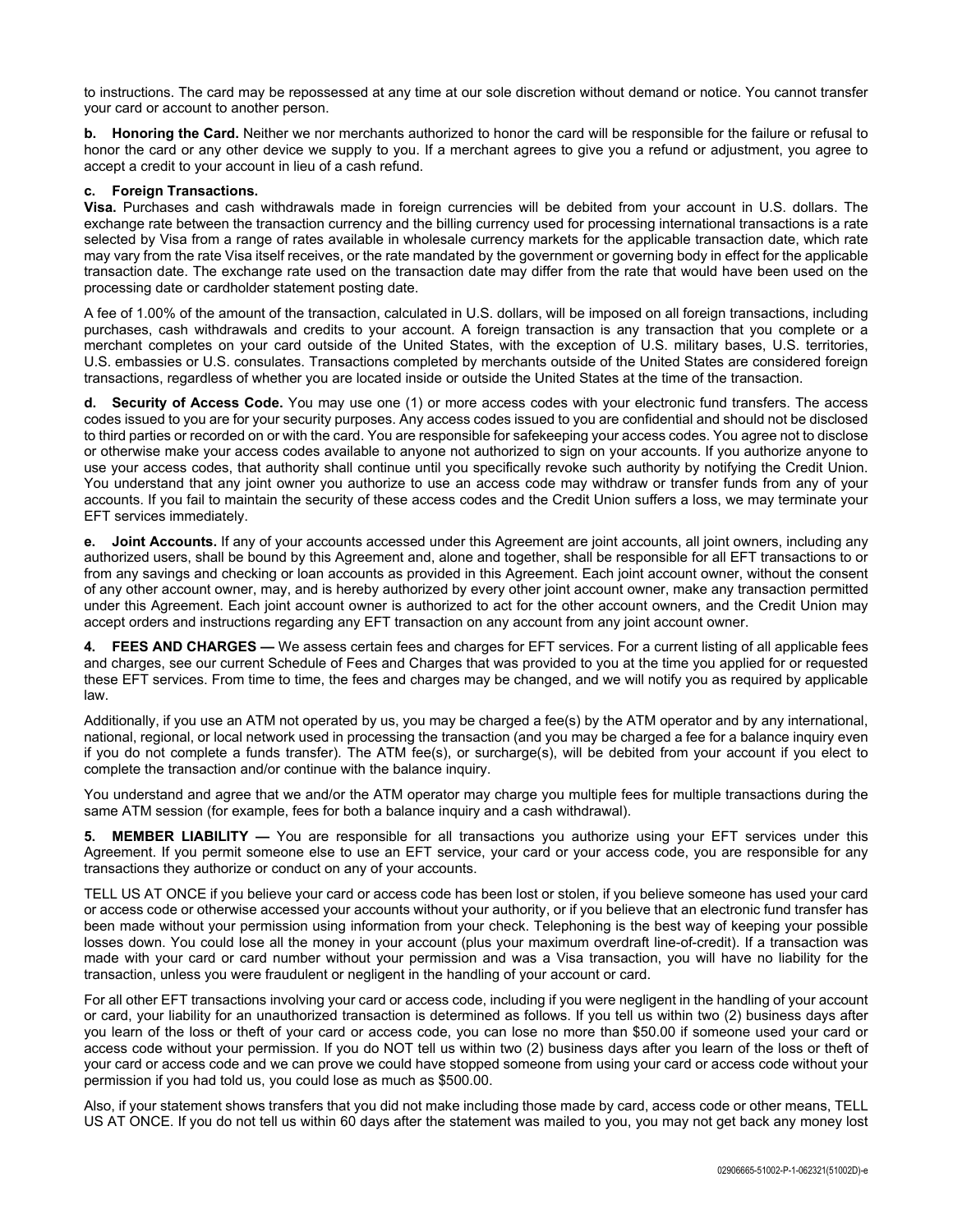after the 60 days if we can prove that we could have stopped someone from making the transfers if you had told us in time. If a good reason (such as a hospital stay) kept you from telling us, we will extend the time periods.

If you believe your card or access code has been lost or stolen or that someone has transferred or may transfer money from your accounts without your permission, call:

(732) 727-3500

or write to:

Raritan Bay Federal Credit Union 491 Raritan Street Sayreville, NJ 08872 Fax: (732) 727-2527

You should also call the number or write to the address listed above if you believe a transfer has been made using the information from your check without your permission.

## **6. RIGHT TO RECEIVE DOCUMENTATION —**

**a. Periodic Statements.** Transfers and withdrawals made through any debit card transactions, audio response transactions, preauthorized EFTs, online/PC transactions or bill payments you make will be recorded on your periodic statement. You will receive a statement monthly unless there is no transaction in a particular month. In any case, you will receive a statement at least quarterly.

**b. Terminal Receipt.** You can get a receipt at the time you make any transaction (except inquiries) involving your account using an ATM and/or point-of-sale (POS) terminal.

**c. Direct Deposit.** If you have arranged to have a direct deposit made to your account at least once every 60 days from the same source and you do not receive a receipt (such as a pay stub), you can find out whether or not the deposit has been made by calling (732) 727-3500. This does not apply to transactions occurring outside the United States.

**7. ACCOUNT INFORMATION DISCLOSURE —** We will disclose information to third parties about your account or the transfers you make:

- As necessary to complete transfers;
- To verify the existence of sufficient funds to cover specific transactions upon the request of a third party, such as a credit bureau or merchant;
- If your account is eligible for emergency cash and/or emergency card replacement services and you request such services, you agree that we may provide personal information about you and your account that is necessary to provide you with the requested service(s);
- To comply with government agency or court orders; or
- If you give us your written permission.
- **8. BUSINESS DAYS —** Our business days are Monday through Friday, excluding holidays.

**9. CREDIT UNION LIABILITY FOR FAILURE TO MAKE TRANSFERS —** If we do not complete a transfer to or from your account on time or in the correct amount according to our agreement with you, we may be liable for your losses or damages. However, we will not be liable for direct or consequential damages in the following events:

- If, through no fault of ours, there is not enough money in your accounts to complete the transaction, if any funds in your accounts necessary to complete the transaction are held as uncollected funds pursuant to our Funds Availability Policy Disclosure, or if the transaction involves a loan request exceeding your credit limit.
- If you used your card or access code in an incorrect manner.
- If the ATM where you are making the transfer does not have enough cash.
- If the ATM was not working properly and you knew about the problem when you started the transaction.
- If circumstances beyond our control (such as fire, flood, or power failure) prevent the transaction.
- If the money in your account is subject to legal process or other claim.
- If funds in your account are pledged as collateral or frozen because of a delinquent loan.
- If the error was caused by a system of any participating ATM network.
- If the electronic transfer is not completed as a result of your willful or negligent use of your card, access code, or any EFT facility for making such transfers.
- If the telephone or computer equipment you use to conduct audio response, online/PC, or mobile banking transactions is not working properly and you know or should have known about the breakdown when you started the transaction.
- If you have bill payment services, we can only confirm the amount, the participating merchant, and date of the bill payment transfer made by the Credit Union. For any other error or question you have involving the billing statement of the participating merchant, you must contact the merchant directly. We are not responsible for investigating such errors.
- Any other exceptions as established by the Credit Union.

**10. NOTICES —** All notices from us will be effective when we have mailed them or delivered them to the appropriate address in the Credit Union's records. Written notice you provide in accordance with your responsibility to report unauthorized transactions to us will be considered given at the time you mail the notice or deliver it for transmission to us by any other usual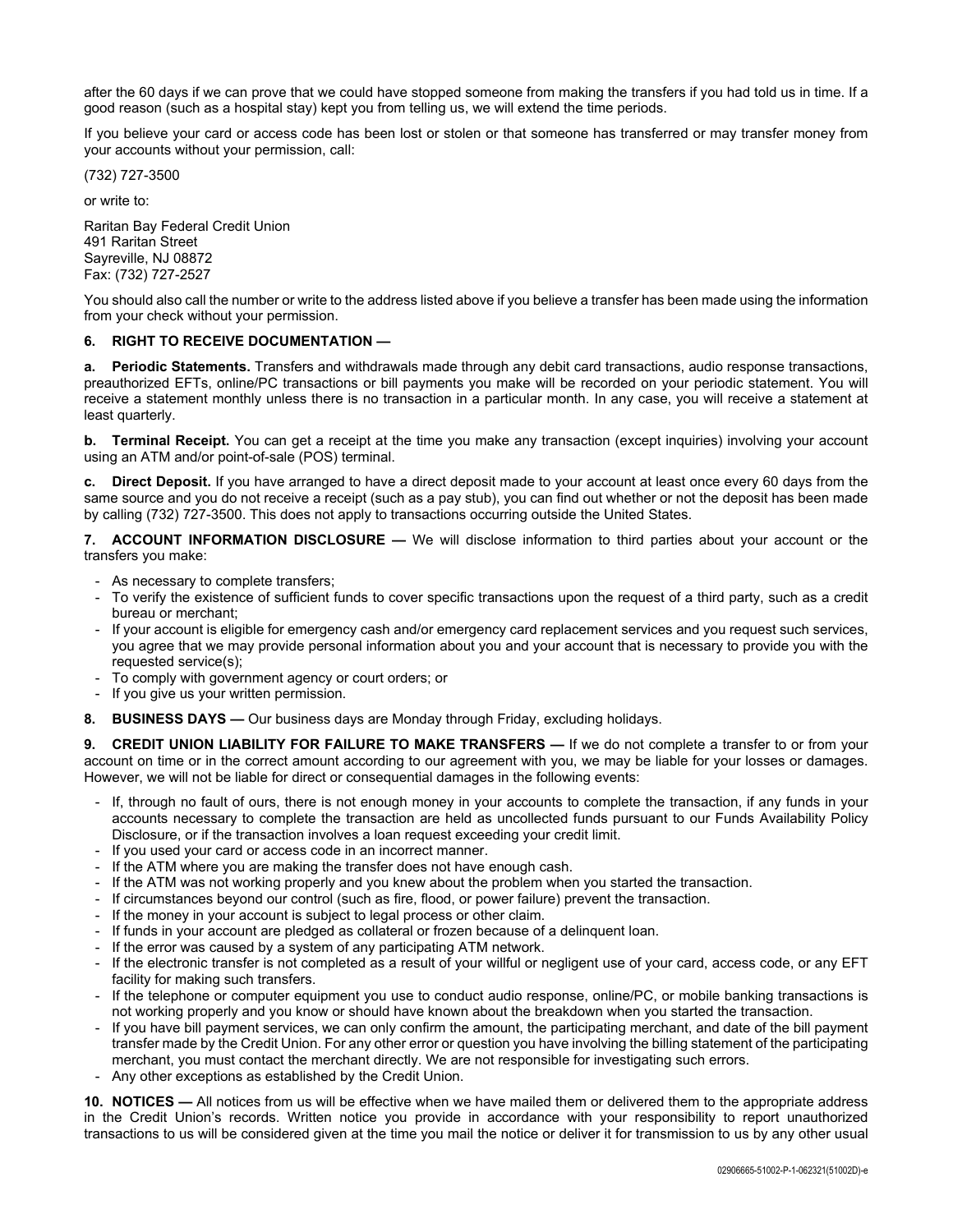means. All other notices from you will be effective when received by the Credit Union at the address specified in this Agreement. We reserve the right to change the terms and conditions upon which EFT services are offered and will provide notice to you in accordance with applicable law. Use of EFT services is subject to existing regulations governing your Credit Union account and any future changes to those regulations.

The following information is a list of safety precautions regarding the use of ATMs and night deposit facilities:

- Be aware of your surroundings, particularly at night.
- Consider having someone accompany you when the ATM or night deposit facility is used after dark.
- Close the entry door of any ATM facility equipped with a door.
- If another person is uncomfortably close to you at the time of your transaction, ask the person to step back before you complete your transaction. If it is after the regular hours of the financial institution and you are using an ATM, do not permit entrance to any person you do not know.
- Refrain from displaying your cash at the ATM or night deposit facility. As soon as your transaction is completed, place your money in your purse or wallet. Count the cash later in the safety of your car or home.
- If you notice anything suspicious at the ATM or night deposit facility, consider using another ATM or night deposit facility or coming back later. If you are in the middle of a transaction and you notice something suspicious, cancel the transaction, take your card or deposit envelope, and leave.
- If you are followed after making a transaction, go to the nearest public area where people are located.
- Do not write your personal identification number (PIN) or access code on your ATM card.
- Report all crimes to law enforcement officials immediately. If emergency assistance is needed, call the police from the nearest available public telephone.

**11. BILLING ERRORS —** In case of errors or questions about electronic fund transfers from your savings and checking accounts or if you need more information about a transfer on the statement or receipt, telephone us at the following number or send us a written notice to the following address as soon as you can. We must hear from you no later than 60 days after we sent the FIRST statement on which the problem appears. Call us at:

(732) 727-3500

or write to:

Raritan Bay Federal Credit Union 491 Raritan Street Sayreville, NJ 08872 Fax: (732) 727-2527

- Tell us your name and account number.
- Describe the electronic transfer you are unsure about and explain, as clearly as you can, why you believe it is an error or why you need more information.
- Tell us the dollar amount of the suspected error.

If you tell us orally, we may require that you send us your complaint or question in writing within ten (10) business days.

We will determine whether an error has occurred within ten (10)\* business days after we hear from you and will correct any error promptly. If we need more time, however, we may take up to 45\*\* days to investigate your complaint or question. If we decide to do this, we will credit your account within ten (10)\*\* business days for the amount you think is in error so that you will have the use of the money during the time it takes us to complete our investigation. If we ask you to put your complaint or question in writing and we do not receive it within ten (10) business days, we may not credit your account.

We will tell you the results within three (3) business days after completing our investigation. If we decide that there was no error, we will send you a written explanation. You may ask for copies of the documents that we used in our investigation.

\* If you give notice of an error occurring within 30 days after you make the first deposit to your account, we may take up to 20 business days instead of ten (10) business days to investigate the error.

\*\* If you give notice of an error occurring within 30 days after you make the first deposit to your account, notice of an error involving a point-of-sale (POS) transaction, or notice of an error involving a transaction initiated outside the U.S., its possessions and territories, we may take up to 90 days instead of 45 days to investigate the error. Additionally, for errors occurring within 30 days after you make the first deposit to your account, we may take up to 20 business days instead of ten (10) business days to credit your account.

**NOTE:** If the error you assert is an unauthorized Visa transaction, other than a cash disbursement at an ATM, we will credit your account within five (5) business days unless we determine that the circumstances or your account history warrant a delay, in which case you will receive credit as described above.

**12. TERMINATION OF EFT SERVICES —** You may terminate this Agreement or any EFT service under this Agreement at any time by notifying us in writing and stopping your use of your card and any access code. You must return all cards to the Credit Union. You also agree to notify any participating merchants that authority to make bill payment transfers has been revoked. We may also terminate this Agreement at any time by notifying you orally or in writing. If we terminate this Agreement, we may notify any participating merchants making preauthorized debits or credits to any of your accounts that this Agreement has been